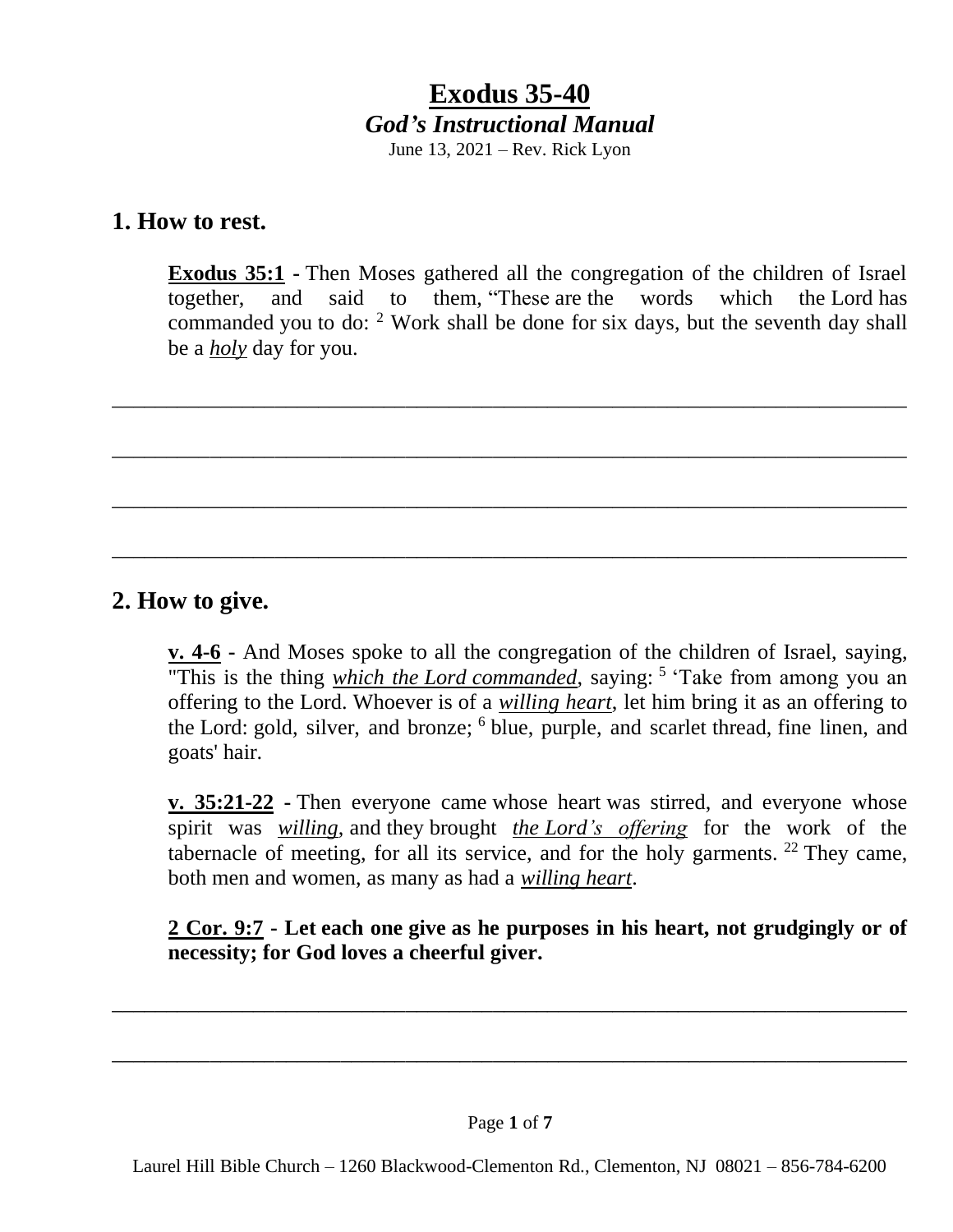# **Exodus 35-40** *God's Instructional Manual*

June 13, 2021 – Rev. Rick Lyon

\_\_\_\_\_\_\_\_\_\_\_\_\_\_\_\_\_\_\_\_\_\_\_\_\_\_\_\_\_\_\_\_\_\_\_\_\_\_\_\_\_\_\_\_\_\_\_\_\_\_\_\_\_\_\_\_\_\_\_\_\_\_\_\_\_\_\_\_\_\_\_\_\_

\_\_\_\_\_\_\_\_\_\_\_\_\_\_\_\_\_\_\_\_\_\_\_\_\_\_\_\_\_\_\_\_\_\_\_\_\_\_\_\_\_\_\_\_\_\_\_\_\_\_\_\_\_\_\_\_\_\_\_\_\_\_\_\_\_\_\_\_\_\_\_\_\_

## **3. How to serve.**

**v. 35:10 -** 'All who are *gifted artisans* among you shall come and make all that the Lord has commanded...

**v. 25 -** All the women who were *gifted artisans* spun yarn with their hands...

\_\_\_\_\_\_\_\_\_\_\_\_\_\_\_\_\_\_\_\_\_\_\_\_\_\_\_\_\_\_\_\_\_\_\_\_\_\_\_\_\_\_\_\_\_\_\_\_\_\_\_\_\_\_\_\_\_\_\_\_\_\_\_\_\_\_\_\_\_\_\_\_\_

\_\_\_\_\_\_\_\_\_\_\_\_\_\_\_\_\_\_\_\_\_\_\_\_\_\_\_\_\_\_\_\_\_\_\_\_\_\_\_\_\_\_\_\_\_\_\_\_\_\_\_\_\_\_\_\_\_\_\_\_\_\_\_\_\_\_\_\_\_\_\_\_\_

\_\_\_\_\_\_\_\_\_\_\_\_\_\_\_\_\_\_\_\_\_\_\_\_\_\_\_\_\_\_\_\_\_\_\_\_\_\_\_\_\_\_\_\_\_\_\_\_\_\_\_\_\_\_\_\_\_\_\_\_\_\_\_\_\_\_\_\_\_\_\_\_\_

\_\_\_\_\_\_\_\_\_\_\_\_\_\_\_\_\_\_\_\_\_\_\_\_\_\_\_\_\_\_\_\_\_\_\_\_\_\_\_\_\_\_\_\_\_\_\_\_\_\_\_\_\_\_\_\_\_\_\_\_\_\_\_\_\_\_\_\_\_\_\_\_\_

\_\_\_\_\_\_\_\_\_\_\_\_\_\_\_\_\_\_\_\_\_\_\_\_\_\_\_\_\_\_\_\_\_\_\_\_\_\_\_\_\_\_\_\_\_\_\_\_\_\_\_\_\_\_\_\_\_\_\_\_\_\_\_\_\_\_\_\_\_\_\_\_\_

\_\_\_\_\_\_\_\_\_\_\_\_\_\_\_\_\_\_\_\_\_\_\_\_\_\_\_\_\_\_\_\_\_\_\_\_\_\_\_\_\_\_\_\_\_\_\_\_\_\_\_\_\_\_\_\_\_\_\_\_\_\_\_\_\_\_\_\_\_\_\_\_\_

\_\_\_\_\_\_\_\_\_\_\_\_\_\_\_\_\_\_\_\_\_\_\_\_\_\_\_\_\_\_\_\_\_\_\_\_\_\_\_\_\_\_\_\_\_\_\_\_\_\_\_\_\_\_\_\_\_\_\_\_\_\_\_\_\_\_\_\_\_\_\_\_\_

\_\_\_\_\_\_\_\_\_\_\_\_\_\_\_\_\_\_\_\_\_\_\_\_\_\_\_\_\_\_\_\_\_\_\_\_\_\_\_\_\_\_\_\_\_\_\_\_\_\_\_\_\_\_\_\_\_\_\_\_\_\_\_\_\_\_\_\_\_\_\_\_\_

**v. 34 -** *He* (God) put in his heart the *ability to teach*...

**v. 35 -** *He* has filled them with *skill* to do all manner of work of the *engraver* and the *designer* and the *tapestry maker*... and the *weaver*.

**#1 - Use your gift.**

**#2 - Be a team player.**

## **4. How to draw close to God.**

\_\_\_\_\_\_\_\_\_\_\_\_\_\_\_\_\_\_\_\_\_\_\_\_\_\_\_\_\_\_\_\_\_\_\_\_\_\_\_\_\_\_\_\_\_\_\_\_\_\_\_\_\_\_\_\_\_\_\_\_\_\_\_\_\_\_\_\_\_\_\_\_\_

Laurel Hill Bible Church – 1260 Blackwood-Clementon Rd., Clementon, NJ 08021 – 856-784-6200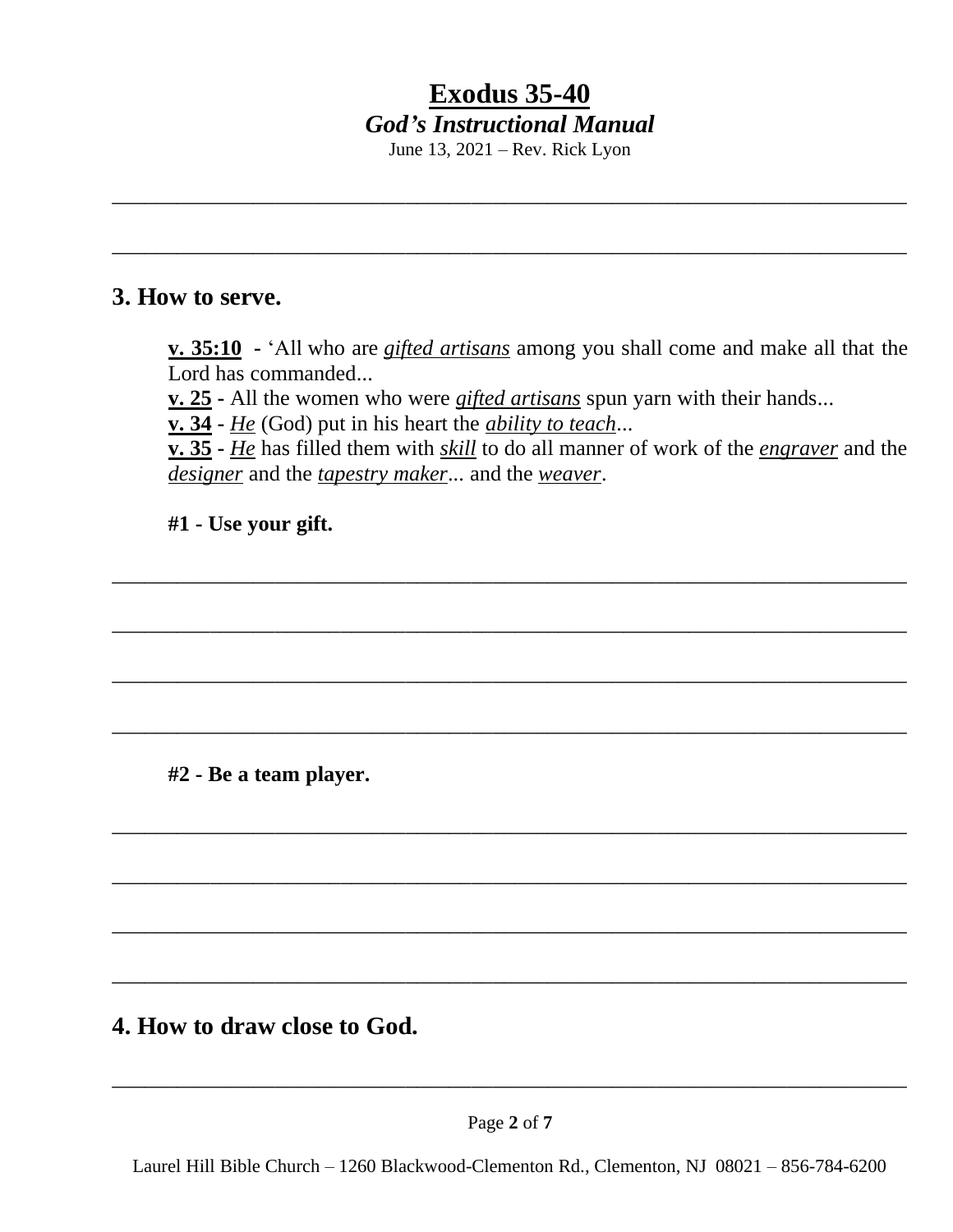\_\_\_\_\_\_\_\_\_\_\_\_\_\_\_\_\_\_\_\_\_\_\_\_\_\_\_\_\_\_\_\_\_\_\_\_\_\_\_\_\_\_\_\_\_\_\_\_\_\_\_\_\_\_\_\_\_\_\_\_\_\_\_\_\_\_\_\_\_\_\_\_\_

\_\_\_\_\_\_\_\_\_\_\_\_\_\_\_\_\_\_\_\_\_\_\_\_\_\_\_\_\_\_\_\_\_\_\_\_\_\_\_\_\_\_\_\_\_\_\_\_\_\_\_\_\_\_\_\_\_\_\_\_\_\_\_\_\_\_\_\_\_\_\_\_\_

\_\_\_\_\_\_\_\_\_\_\_\_\_\_\_\_\_\_\_\_\_\_\_\_\_\_\_\_\_\_\_\_\_\_\_\_\_\_\_\_\_\_\_\_\_\_\_\_\_\_\_\_\_\_\_\_\_\_\_\_\_\_\_\_\_\_\_\_\_\_\_\_\_

\_\_\_\_\_\_\_\_\_\_\_\_\_\_\_\_\_\_\_\_\_\_\_\_\_\_\_\_\_\_\_\_\_\_\_\_\_\_\_\_\_\_\_\_\_\_\_\_\_\_\_\_\_\_\_\_\_\_\_\_\_\_\_\_\_\_\_\_\_\_\_\_\_

\_\_\_\_\_\_\_\_\_\_\_\_\_\_\_\_\_\_\_\_\_\_\_\_\_\_\_\_\_\_\_\_\_\_\_\_\_\_\_\_\_\_\_\_\_\_\_\_\_\_\_\_\_\_\_\_\_\_\_\_\_\_\_\_\_\_\_\_\_\_\_\_\_

\_\_\_\_\_\_\_\_\_\_\_\_\_\_\_\_\_\_\_\_\_\_\_\_\_\_\_\_\_\_\_\_\_\_\_\_\_\_\_\_\_\_\_\_\_\_\_\_\_\_\_\_\_\_\_\_\_\_\_\_\_\_\_\_\_\_\_\_\_\_\_\_\_

\_\_\_\_\_\_\_\_\_\_\_\_\_\_\_\_\_\_\_\_\_\_\_\_\_\_\_\_\_\_\_\_\_\_\_\_\_\_\_\_\_\_\_\_\_\_\_\_\_\_\_\_\_\_\_\_\_\_\_\_\_\_\_\_\_\_\_\_\_\_\_\_\_

\_\_\_\_\_\_\_\_\_\_\_\_\_\_\_\_\_\_\_\_\_\_\_\_\_\_\_\_\_\_\_\_\_\_\_\_\_\_\_\_\_\_\_\_\_\_\_\_\_\_\_\_\_\_\_\_\_\_\_\_\_\_\_\_\_\_\_\_\_\_\_\_\_

\_\_\_\_\_\_\_\_\_\_\_\_\_\_\_\_\_\_\_\_\_\_\_\_\_\_\_\_\_\_\_\_\_\_\_\_\_\_\_\_\_\_\_\_\_\_\_\_\_\_\_\_\_\_\_\_\_\_\_\_\_\_\_\_\_\_\_\_\_\_\_\_\_

\_\_\_\_\_\_\_\_\_\_\_\_\_\_\_\_\_\_\_\_\_\_\_\_\_\_\_\_\_\_\_\_\_\_\_\_\_\_\_\_\_\_\_\_\_\_\_\_\_\_\_\_\_\_\_\_\_\_\_\_\_\_\_\_\_\_\_\_\_\_\_\_\_

\_\_\_\_\_\_\_\_\_\_\_\_\_\_\_\_\_\_\_\_\_\_\_\_\_\_\_\_\_\_\_\_\_\_\_\_\_\_\_\_\_\_\_\_\_\_\_\_\_\_\_\_\_\_\_\_\_\_\_\_\_\_\_\_\_\_\_\_\_\_\_\_\_

**Tabernacle Picture**

#### **#1 - The Brazen Altar pictures Salvation.**

#### **#2** - **The Bronze Laver pictures Confession.**

**1 John 1:9 -** If we *confess* our sins, He is faithful and just to forgive us our sins and to *cleanse* us from all unrighteousness.

**Lam. 3:40 -** Let us search out and examine our ways and turn back to the LORD.

#### **#3 - The Table of Showbread pictures God's Word.**

Page **3** of **7**

Laurel Hill Bible Church – 1260 Blackwood-Clementon Rd., Clementon, NJ 08021 – 856-784-6200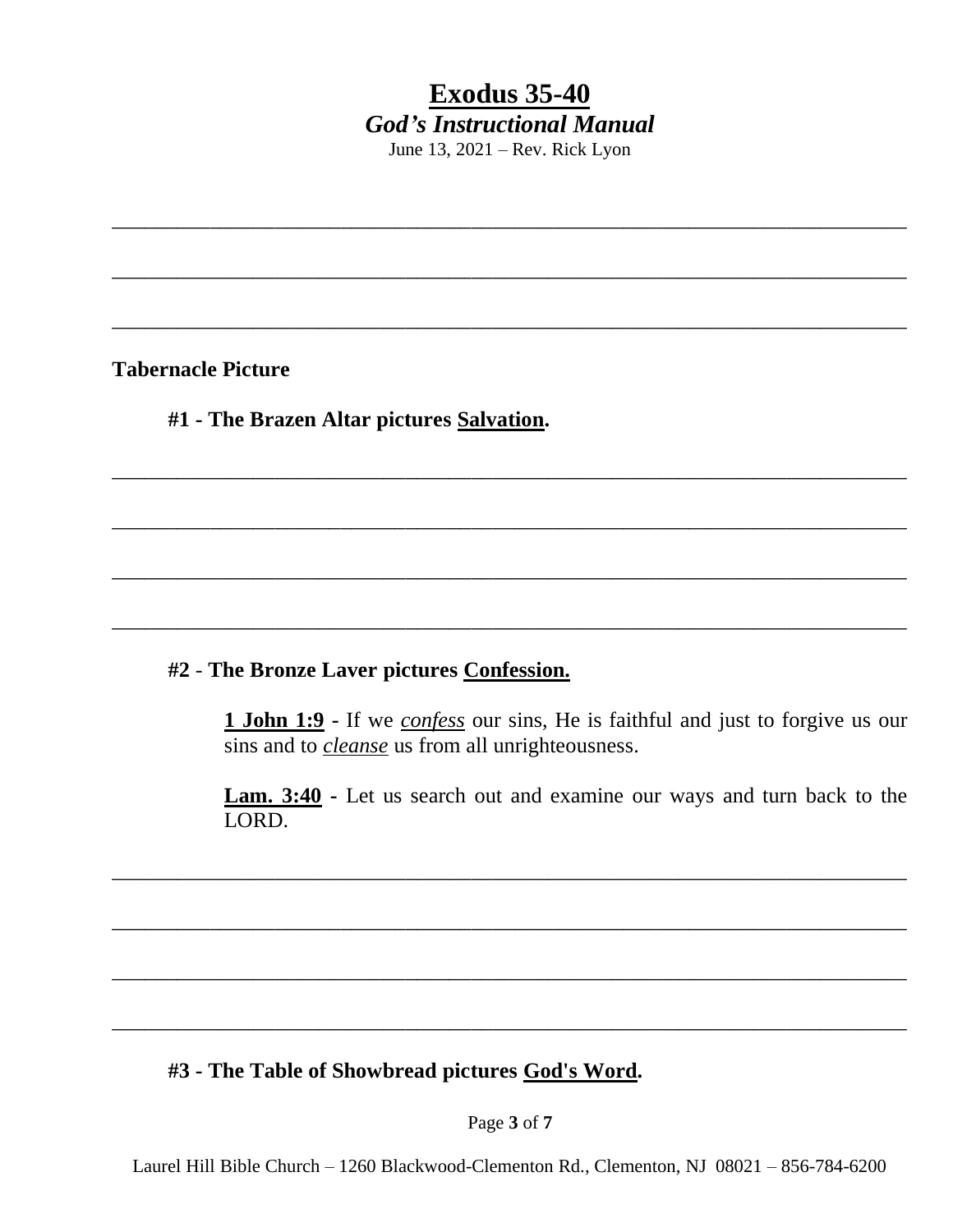\_\_\_\_\_\_\_\_\_\_\_\_\_\_\_\_\_\_\_\_\_\_\_\_\_\_\_\_\_\_\_\_\_\_\_\_\_\_\_\_\_\_\_\_\_\_\_\_\_\_\_\_\_\_\_\_\_\_\_\_\_\_\_\_\_\_\_\_\_\_\_\_\_

\_\_\_\_\_\_\_\_\_\_\_\_\_\_\_\_\_\_\_\_\_\_\_\_\_\_\_\_\_\_\_\_\_\_\_\_\_\_\_\_\_\_\_\_\_\_\_\_\_\_\_\_\_\_\_\_\_\_\_\_\_\_\_\_\_\_\_\_\_\_\_\_\_

\_\_\_\_\_\_\_\_\_\_\_\_\_\_\_\_\_\_\_\_\_\_\_\_\_\_\_\_\_\_\_\_\_\_\_\_\_\_\_\_\_\_\_\_\_\_\_\_\_\_\_\_\_\_\_\_\_\_\_\_\_\_\_\_\_\_\_\_\_\_\_\_\_

\_\_\_\_\_\_\_\_\_\_\_\_\_\_\_\_\_\_\_\_\_\_\_\_\_\_\_\_\_\_\_\_\_\_\_\_\_\_\_\_\_\_\_\_\_\_\_\_\_\_\_\_\_\_\_\_\_\_\_\_\_\_\_\_\_\_\_\_\_\_\_\_\_

\_\_\_\_\_\_\_\_\_\_\_\_\_\_\_\_\_\_\_\_\_\_\_\_\_\_\_\_\_\_\_\_\_\_\_\_\_\_\_\_\_\_\_\_\_\_\_\_\_\_\_\_\_\_\_\_\_\_\_\_\_\_\_\_\_\_\_\_\_\_\_\_\_

\_\_\_\_\_\_\_\_\_\_\_\_\_\_\_\_\_\_\_\_\_\_\_\_\_\_\_\_\_\_\_\_\_\_\_\_\_\_\_\_\_\_\_\_\_\_\_\_\_\_\_\_\_\_\_\_\_\_\_\_\_\_\_\_\_\_\_\_\_\_\_\_\_

\_\_\_\_\_\_\_\_\_\_\_\_\_\_\_\_\_\_\_\_\_\_\_\_\_\_\_\_\_\_\_\_\_\_\_\_\_\_\_\_\_\_\_\_\_\_\_\_\_\_\_\_\_\_\_\_\_\_\_\_\_\_\_\_\_\_\_\_\_\_\_\_\_

\_\_\_\_\_\_\_\_\_\_\_\_\_\_\_\_\_\_\_\_\_\_\_\_\_\_\_\_\_\_\_\_\_\_\_\_\_\_\_\_\_\_\_\_\_\_\_\_\_\_\_\_\_\_\_\_\_\_\_\_\_\_\_\_\_\_\_\_\_\_\_\_\_

\_\_\_\_\_\_\_\_\_\_\_\_\_\_\_\_\_\_\_\_\_\_\_\_\_\_\_\_\_\_\_\_\_\_\_\_\_\_\_\_\_\_\_\_\_\_\_\_\_\_\_\_\_\_\_\_\_\_\_\_\_\_\_\_\_\_\_\_\_\_\_\_\_

\_\_\_\_\_\_\_\_\_\_\_\_\_\_\_\_\_\_\_\_\_\_\_\_\_\_\_\_\_\_\_\_\_\_\_\_\_\_\_\_\_\_\_\_\_\_\_\_\_\_\_\_\_\_\_\_\_\_\_\_\_\_\_\_\_\_\_\_\_\_\_\_\_

\_\_\_\_\_\_\_\_\_\_\_\_\_\_\_\_\_\_\_\_\_\_\_\_\_\_\_\_\_\_\_\_\_\_\_\_\_\_\_\_\_\_\_\_\_\_\_\_\_\_\_\_\_\_\_\_\_\_\_\_\_\_\_\_\_\_\_\_\_\_\_\_\_

\_\_\_\_\_\_\_\_\_\_\_\_\_\_\_\_\_\_\_\_\_\_\_\_\_\_\_\_\_\_\_\_\_\_\_\_\_\_\_\_\_\_\_\_\_\_\_\_\_\_\_\_\_\_\_\_\_\_\_\_\_\_\_\_\_\_\_\_\_\_\_\_\_

**#4 - The Golden Lampstand pictures Following Christ.**

**#5 - The Altar of Incense pictures Prayer.**

**Revelation 5:8 -** They were holding golden bowls full of *incense*, which are the *prayers* of God's people.

## **#6 - The Curtain pictures Christ's Body.**

**Heb. 10:19-20 -** We have confidence to enter the Most Holy Place by the blood of Jesus, by a new and living way opened for us through the curtain, that is His body.

Page **4** of **7** \_\_\_\_\_\_\_\_\_\_\_\_\_\_\_\_\_\_\_\_\_\_\_\_\_\_\_\_\_\_\_\_\_\_\_\_\_\_\_\_\_\_\_\_\_\_\_\_\_\_\_\_\_\_\_\_\_\_\_\_\_\_\_\_\_\_\_\_\_\_\_\_\_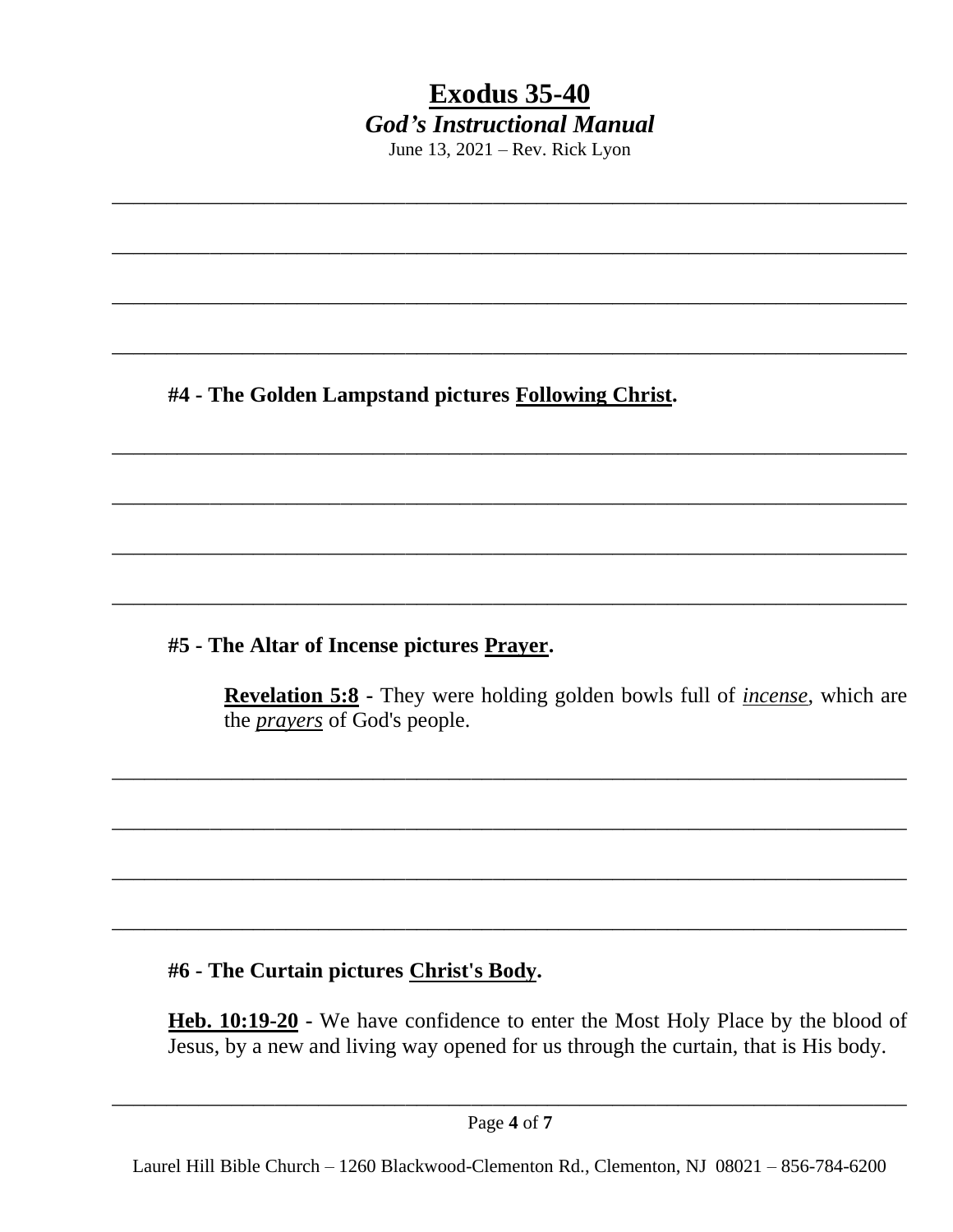\_\_\_\_\_\_\_\_\_\_\_\_\_\_\_\_\_\_\_\_\_\_\_\_\_\_\_\_\_\_\_\_\_\_\_\_\_\_\_\_\_\_\_\_\_\_\_\_\_\_\_\_\_\_\_\_\_\_\_\_\_\_\_\_\_\_\_\_\_\_\_\_\_

\_\_\_\_\_\_\_\_\_\_\_\_\_\_\_\_\_\_\_\_\_\_\_\_\_\_\_\_\_\_\_\_\_\_\_\_\_\_\_\_\_\_\_\_\_\_\_\_\_\_\_\_\_\_\_\_\_\_\_\_\_\_\_\_\_\_\_\_\_\_\_\_\_

\_\_\_\_\_\_\_\_\_\_\_\_\_\_\_\_\_\_\_\_\_\_\_\_\_\_\_\_\_\_\_\_\_\_\_\_\_\_\_\_\_\_\_\_\_\_\_\_\_\_\_\_\_\_\_\_\_\_\_\_\_\_\_\_\_\_\_\_\_\_\_\_\_

#### **#7 - The Ark of the Covenant pictures Fellowship with God.**

**Exodus 25:22 -** "*I will meet with you* there above the mercy seat, between the two cherubim that are over the ark of the Testimony."

**Exodus 39:1 -** Of the blue, purple, and scarlet thread they made garments of ministry, for ministering in the holy place, and made the holy garments for Aaron, as the Lord had commanded Moses.

\_\_\_\_\_\_\_\_\_\_\_\_\_\_\_\_\_\_\_\_\_\_\_\_\_\_\_\_\_\_\_\_\_\_\_\_\_\_\_\_\_\_\_\_\_\_\_\_\_\_\_\_\_\_\_\_\_\_\_\_\_\_\_\_\_\_\_\_\_\_\_\_\_

\_\_\_\_\_\_\_\_\_\_\_\_\_\_\_\_\_\_\_\_\_\_\_\_\_\_\_\_\_\_\_\_\_\_\_\_\_\_\_\_\_\_\_\_\_\_\_\_\_\_\_\_\_\_\_\_\_\_\_\_\_\_\_\_\_\_\_\_\_\_\_\_\_

\_\_\_\_\_\_\_\_\_\_\_\_\_\_\_\_\_\_\_\_\_\_\_\_\_\_\_\_\_\_\_\_\_\_\_\_\_\_\_\_\_\_\_\_\_\_\_\_\_\_\_\_\_\_\_\_\_\_\_\_\_\_\_\_\_\_\_\_\_\_\_\_\_

\_\_\_\_\_\_\_\_\_\_\_\_\_\_\_\_\_\_\_\_\_\_\_\_\_\_\_\_\_\_\_\_\_\_\_\_\_\_\_\_\_\_\_\_\_\_\_\_\_\_\_\_\_\_\_\_\_\_\_\_\_\_\_\_\_\_\_\_\_\_\_\_\_

\_\_\_\_\_\_\_\_\_\_\_\_\_\_\_\_\_\_\_\_\_\_\_\_\_\_\_\_\_\_\_\_\_\_\_\_\_\_\_\_\_\_\_\_\_\_\_\_\_\_\_\_\_\_\_\_\_\_\_\_\_\_\_\_\_\_\_\_\_\_\_\_\_

\_\_\_\_\_\_\_\_\_\_\_\_\_\_\_\_\_\_\_\_\_\_\_\_\_\_\_\_\_\_\_\_\_\_\_\_\_\_\_\_\_\_\_\_\_\_\_\_\_\_\_\_\_\_\_\_\_\_\_\_\_\_\_\_\_\_\_\_\_\_\_\_\_

\_\_\_\_\_\_\_\_\_\_\_\_\_\_\_\_\_\_\_\_\_\_\_\_\_\_\_\_\_\_\_\_\_\_\_\_\_\_\_\_\_\_\_\_\_\_\_\_\_\_\_\_\_\_\_\_\_\_\_\_\_\_\_\_\_\_\_\_\_\_\_\_\_

\_\_\_\_\_\_\_\_\_\_\_\_\_\_\_\_\_\_\_\_\_\_\_\_\_\_\_\_\_\_\_\_\_\_\_\_\_\_\_\_\_\_\_\_\_\_\_\_\_\_\_\_\_\_\_\_\_\_\_\_\_\_\_\_\_\_\_\_\_\_\_\_\_

**Philippians 2:7 -** He emptied Himself, taking the form of a servant, being born in the likeness of men.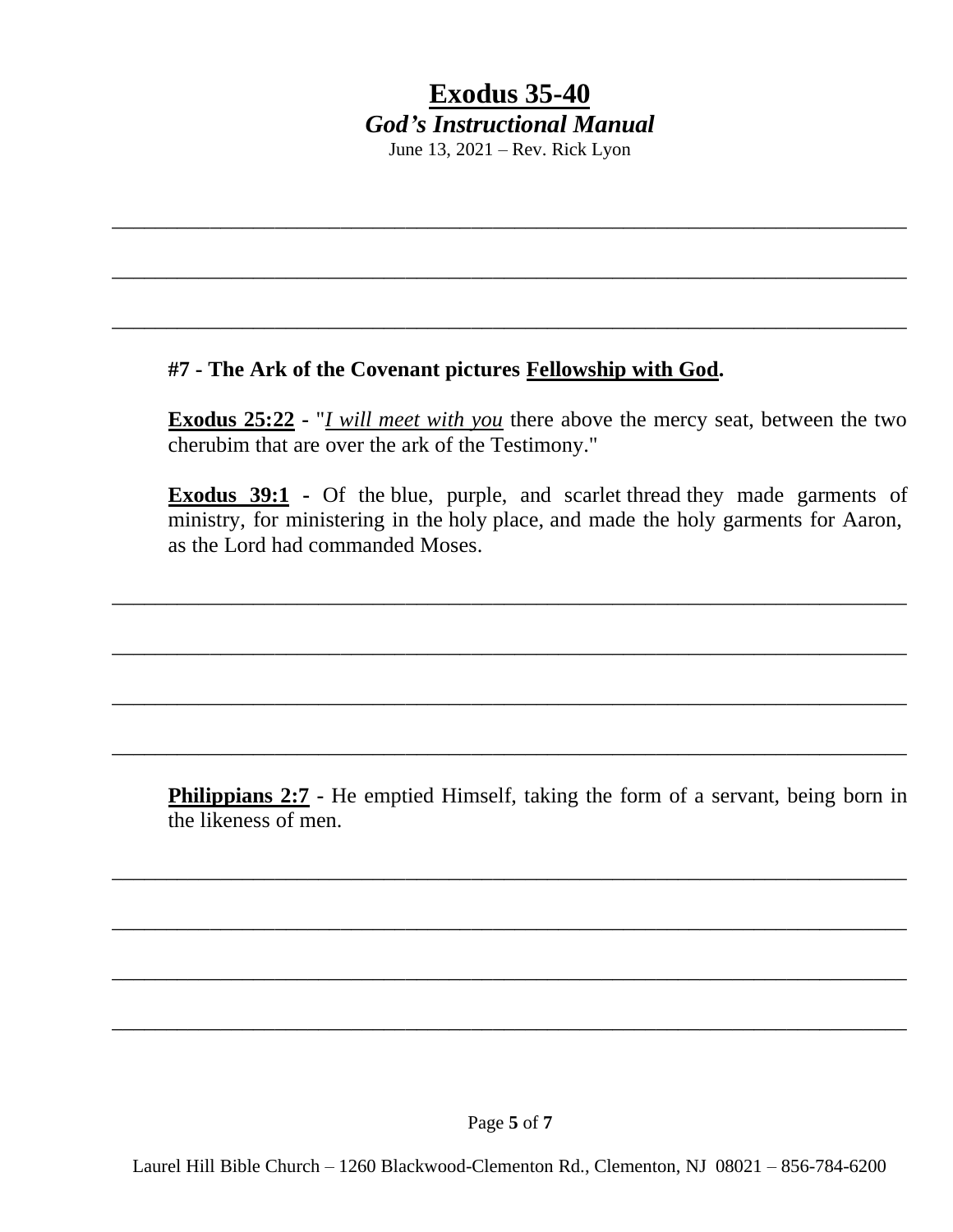**1. How to \_\_\_\_\_\_\_\_**

**2. How to \_\_\_\_\_\_\_\_**

**3. How to \_\_\_\_\_\_\_\_\_\_**

**#1 - Use your \_\_\_\_\_\_\_\_**

**#2 - Be a \_\_\_\_\_\_\_\_\_\_\_\_\_\_\_\_\_\_\_\_**

Page **6** of **7**